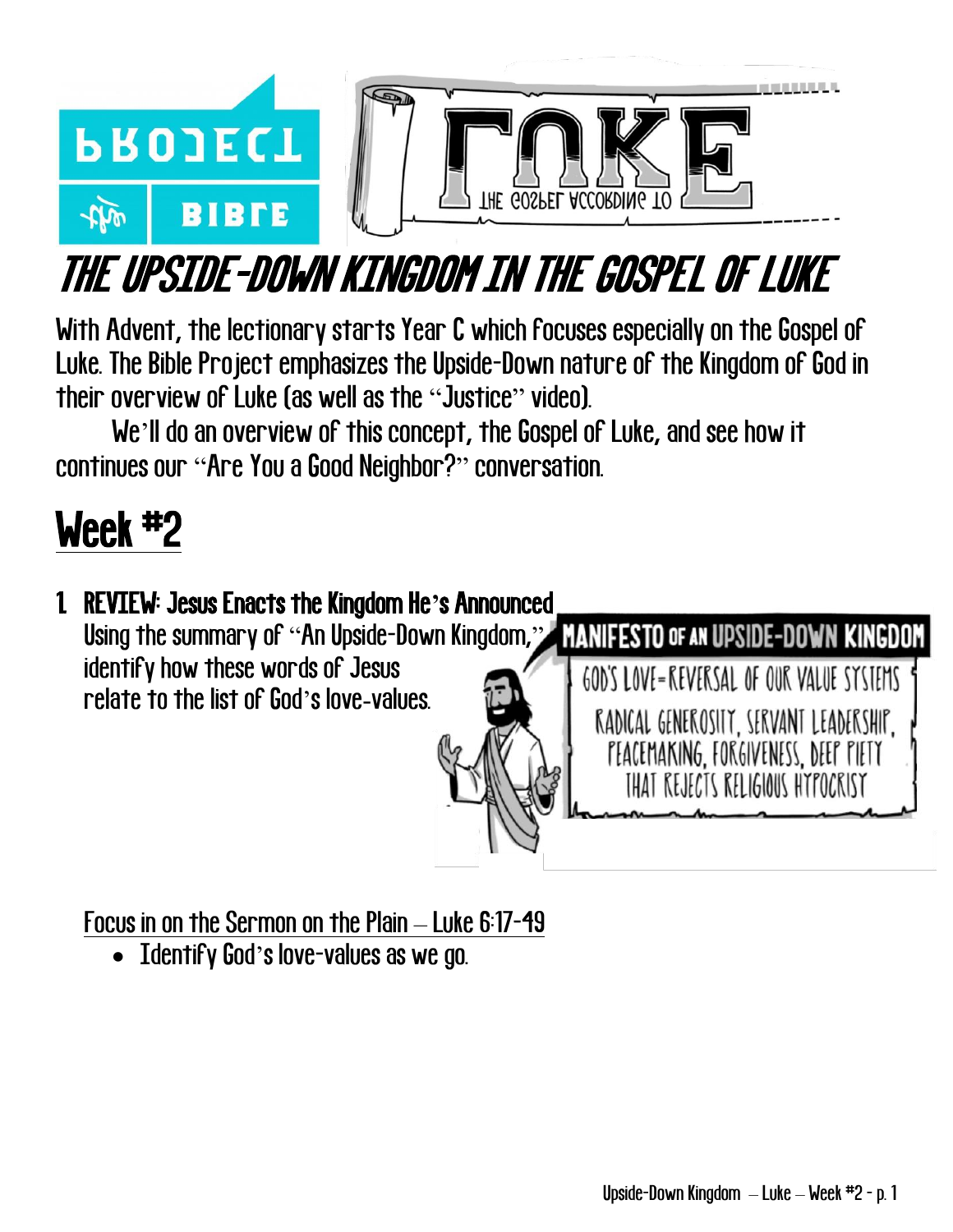



Gospel peace love

disruptive easily ignored

#### intense emotional reactions

radically changed hated upside down authentically **time to change the pace** rethink the plan reset the hands of time uncertain vulnerable courage legacy of revolutionaries change the pace until it ends

\_\_\_\_\_\_\_\_\_\_\_\_\_\_\_\_\_\_\_\_\_\_\_\_\_\_\_\_\_\_\_\_\_\_\_\_\_\_\_\_\_\_\_\_\_\_\_\_\_\_\_\_\_\_\_\_\_\_\_\_\_\_\_\_\_\_\_\_\_\_\_\_\_\_\_\_\_\_\_\_\_\_